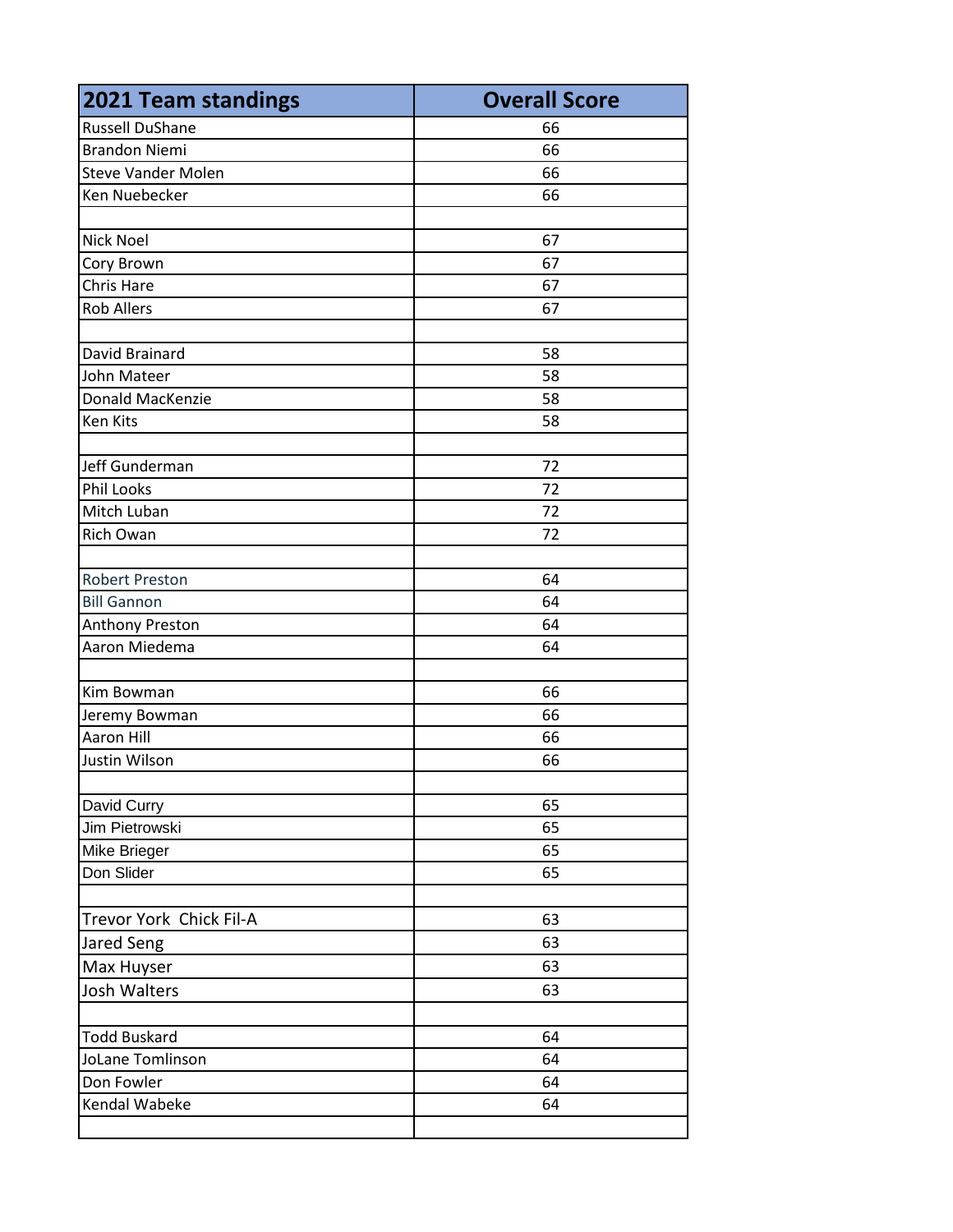| Tom Miedema MMBS                  | 69                  |
|-----------------------------------|---------------------|
| Roger Miedema                     | 69                  |
| <b>Dennis Buist</b>               | 69                  |
| <b>Travis Vander Kolk</b>         | 69                  |
|                                   |                     |
| Dave Dodds                        | 78                  |
| Micah Gunderman                   | 78                  |
| Matt Mayle                        | 78                  |
| Alex Vander Ark                   | 78                  |
|                                   |                     |
| Chuck Tasma                       | 70                  |
| Phil Blum                         | 70                  |
| Doug Roseman                      | 70                  |
| John Kopp                         | 70                  |
|                                   |                     |
| <b>Tim Takken</b>                 | 54                  |
| <b>Reid Takken</b>                | 54                  |
| Nate Smith                        | 54                  |
| Chris LaDuke                      | 54                  |
|                                   |                     |
| <b>Roger Harkes</b>               | 89                  |
| <b>Chip Harkes</b>                | 89                  |
| Cal Katsma                        | 89                  |
| <b>Austin Frank</b>               | 89                  |
|                                   |                     |
| <b>Bill Chulski</b>               | 62                  |
| <b>Rick Palaski</b>               | 62                  |
| <b>Jim Gamble</b>                 | 62                  |
| Dale Brown                        | 62                  |
|                                   |                     |
| Wayne Ondersma                    | 68                  |
| Denny Drooger                     | 68                  |
| Larry Van Rhee                    | 68                  |
| Al Brower                         | 68                  |
|                                   |                     |
| Jack B - Doug Vandermeer          | 64                  |
| Derek Sanchez                     | 64                  |
| Drew Boeve                        | 64                  |
| <b>Spencer Havens</b>             | 64                  |
|                                   |                     |
|                                   |                     |
| 2021 Winner                       |                     |
| Hole in one - car                 | No winner           |
| First place - Tulllymore foursome | Tim Takken's team   |
| Last place - The Pines foursome   | Roger Harkes's team |
| Longest drive - male -- Koeze     | Josh Walters        |
| Longest drive - female -- Driver  | JoLane Tomlinson    |